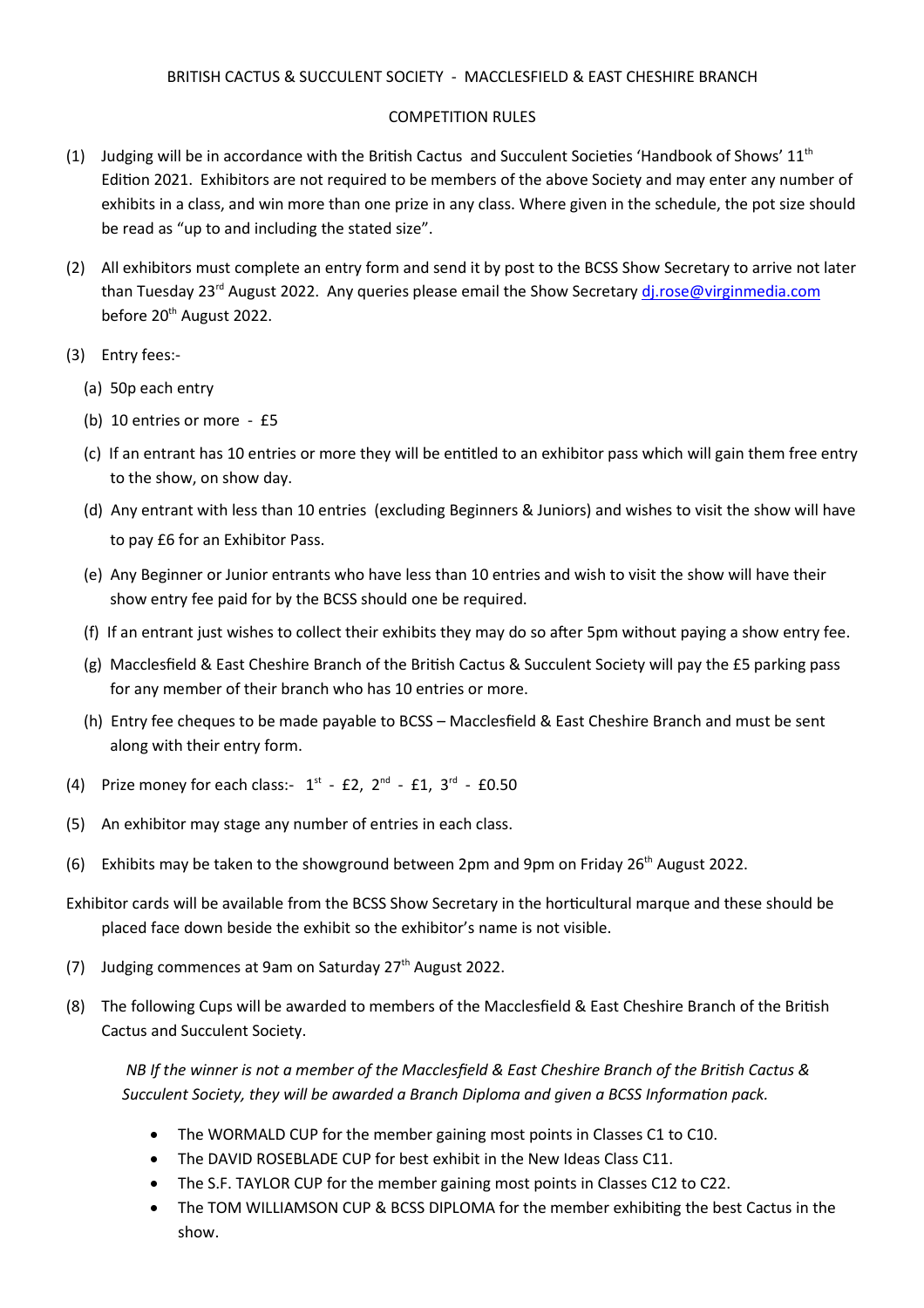- The WILBRAHAM CUP & BCSS DIPLOMA for the member exhibiting the best Succulent in the show.
- The ALASDAIR GLEN MEMORIAL CUP for the member exhibiting the best Mammillaria in the show.
- The LEN ROWBOTHAM CUP for the Beginner gaining most points in Classes C23 & C24.
- A BRANCH DIPLOMA for the Junior Exhibitor gaining most points in Class C25.
- A BRANCH DIPLOMA for the Junior Exhibitor gaining most points in Class C26.
- (9) No exhibit may be removed until after 5pm on show day and exhibitors are urged to collect their exhibits at this time. Whilst every care will be taken, the Macclesfield & East Cheshire Branch of the BCSS does not accept responsibility for any loss or damage from any cause to exhibits.
- (10) The BCSS Show Secretary is the sole authority in arranging how or where exhibits are to be shown and reserves the right to refuse an entry.
- (11) The judge has the power to award additional prizes or to withhold prizes. Any disputes will be settled by the committee of the Macclesfield & East Cheshire Branch of the BCSS.
- (12) All exhibits must be grown by the Exhibitor.
- (13) Prize money will be distributed from 3pm to 5pm by the BCSS Show Secretary in the horticultural marquee on show day. Uncollected prize money may be claimed by phoning or emailing the BCSS Show Secretary not later than 31<sup>st</sup> October 2022.

140322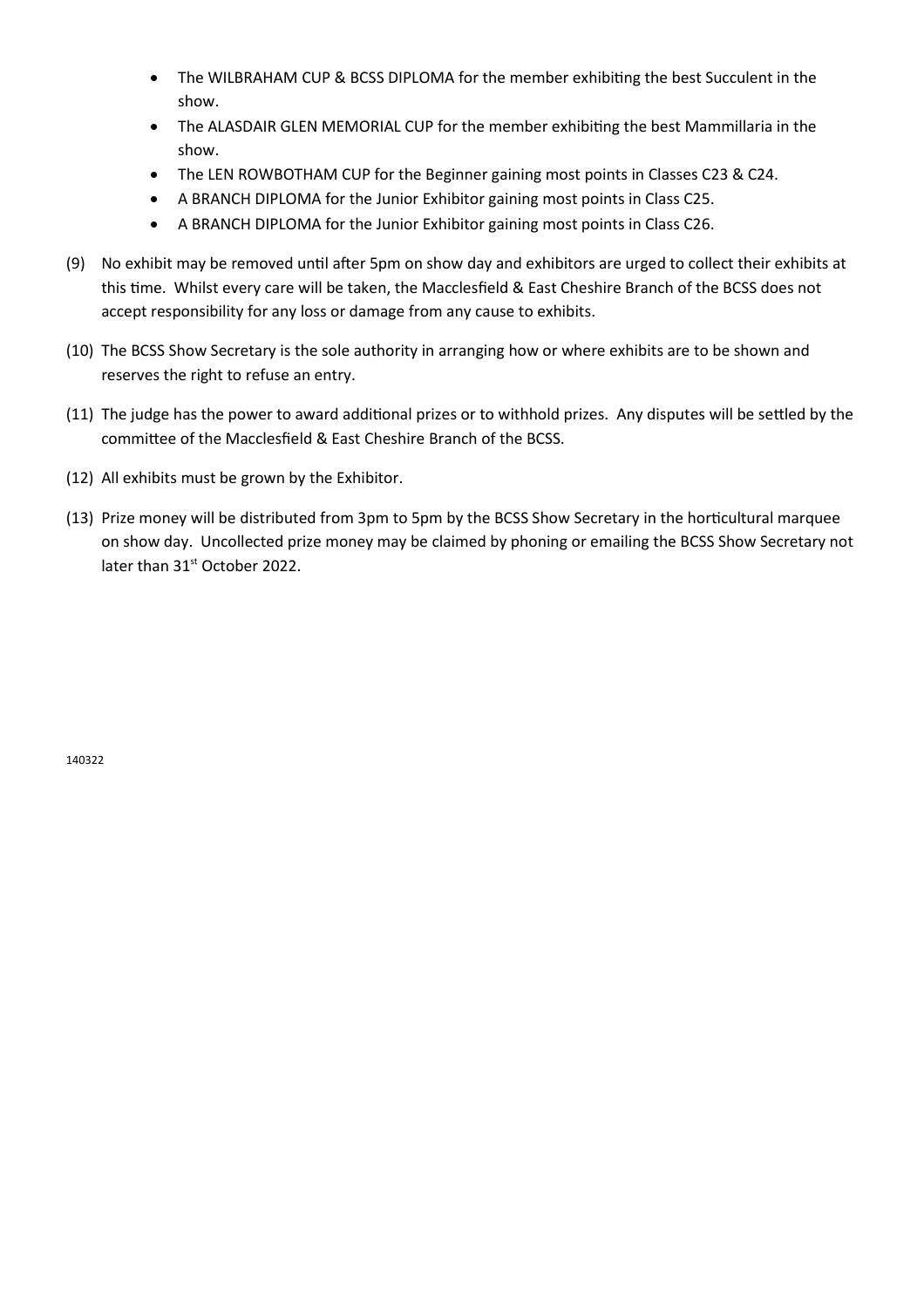#### BRITISH CACTUS & SUCCULENT SOCIETY - MACCLESFIELD & EAST CHESHIRE BRANCH

#### SHOW SCHEDULE

C1 CACTUS - one plant - pot size up to 20cm

C2 CACTUS - one plant - pot size unlimited

C3 CACTUS - four plants - four different groups - pot size up to 15cm

C4 ASTROPHYTUM group - one plant - pot size up to 20cm

C5 CEREUS group - one plant - pot size unlimited

C6 GYMNOCALYCIUM group - two plants - pot size up to 20cm

C7 MAMMILLARIA group - two plants - pot size up to 20cm

C8 MAMMILLARIA group - one plant - pot size unlimited

C9 PARODIA group - one plant - pot size up to 20cm

C10 REBUTIA group - one plant - pot size up to 20cm

C11 NEW IDEAS - One Cactus or Succulent exhibited in an aesthetically pleasing container of any size, made, designed or adapted from any material

C12 SUCCULENT - two plants - pot size up to 20cm

C13 SUCCULENT - one plant - pot size unlimited

C14 SUCCULENT - four plants - four different groups - pot size up to 15cm

C15 AGAVE group - one plant - pot size unlimited

C16 ALOE group (including hybrids) - one plant - pot size up to 20cm

C17 ECHEVERIA subgroup - one plant - pot size up to 20cm

C18 EUPHORBIA group - one plant - pot size unlimited

C19 GASTERIA group - one plant - pot size up to 20cm

- C20 HAWORTHIA group (including hybrids) one plant pot size up to 20cm
- C21 LITHOPS subgroup any number of plants pot size up to 20cm

C22 SEMPERVIVUM subgroup - one plant - pot size up to 20cm

ALL SUCCULENT CLASSES above are to be read as excluding CACTI

### BEGINNERS

A Beginner is someone of any age who may or may not be a member of the British Cactus & Succulent Society. Entrants to the Beginners Section may compete for three years before being obliged to enter the open section.

C23 CACTUS - one plant - pot size unlimited

C24 SUCCULENT - one plant - pot size unlimited

### **JUNIORS**

A Junior must be 18 years or under on Show Day. Age to be stated on entry form.

C25 CACTUS - one plant - pot size up to 11cm

C26 SUCCULENT - one plant - pot size up to 11cm

ALL SUCCULENT CLASSES above are to be read as excluding CACTI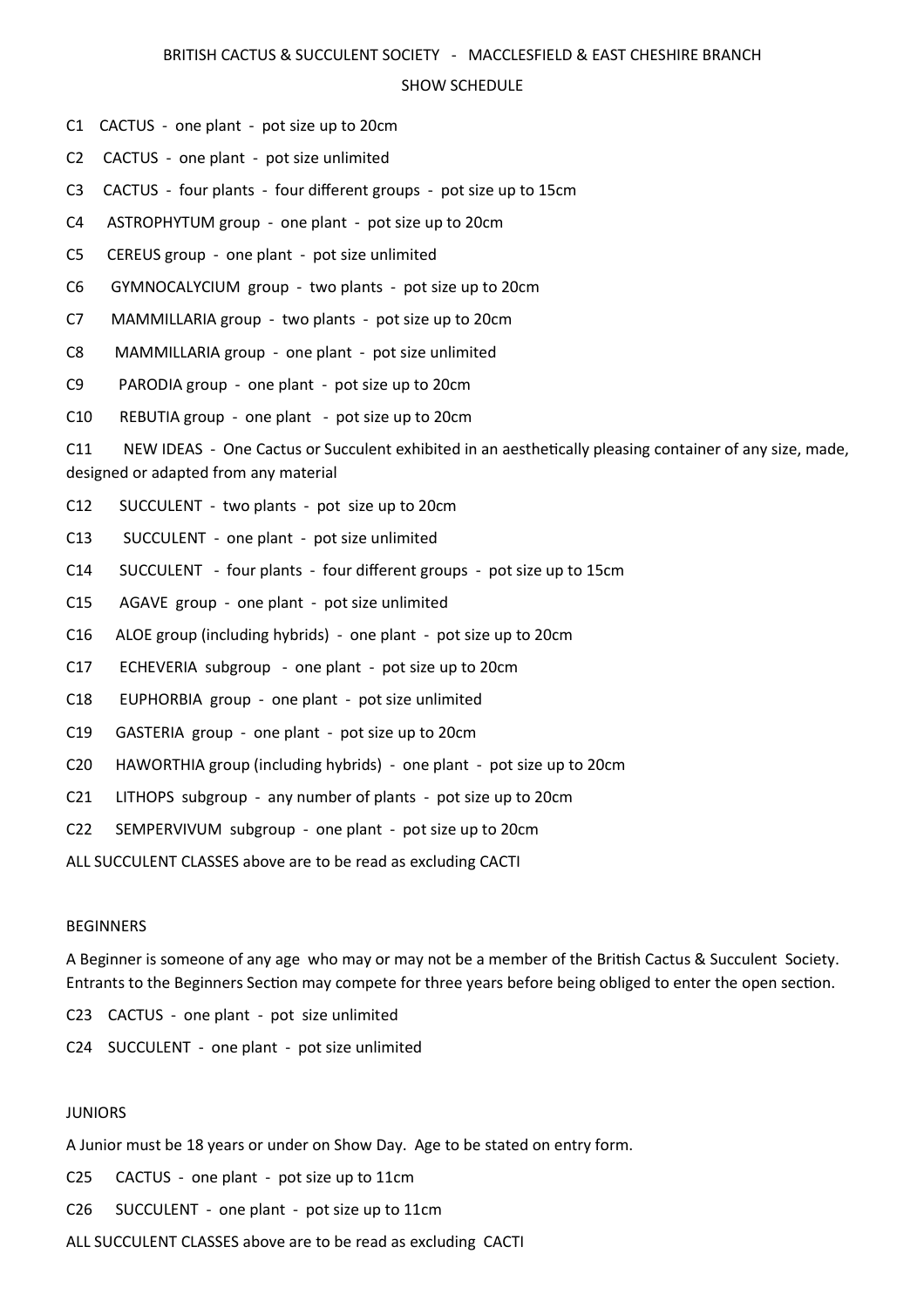# **ENTRY FORM**

# **BRITISH CACTUS & SUCCULENT SOCIETY**

## **MACCLESFIELD & EAST CHESHIRE BRANCH**

Saturday 27<sup>th</sup> August 2022 at Poynton Show

| <b>CLASS NO</b> | <b>CLASS NO</b> | <b>CLASS NO</b> | <b>CLASS NO</b> | <b>CLASS NO</b> | <b>CLASS NO</b> |
|-----------------|-----------------|-----------------|-----------------|-----------------|-----------------|
|                 |                 |                 |                 |                 |                 |
|                 |                 |                 |                 |                 |                 |
|                 |                 |                 |                 |                 |                 |
|                 |                 |                 |                 |                 |                 |
|                 |                 |                 |                 |                 |                 |
|                 |                 |                 |                 |                 |                 |

Total number of entries ................

DECLARATION BY EXHIBITOR

I wish to enter the classes indicated on this form, and I certify that I will conform to the competition rules of the Macclesfield & East Cheshire Branch of the British Cactus and Succulent Society.

| Signature<br>signed by parent/guardian). | (Age if under 18 on the day of the show must be |
|------------------------------------------|-------------------------------------------------|
|                                          |                                                 |
| Address                                  |                                                 |
| Town & Postcode                          |                                                 |

Telephone Number ............................. Email ............................................

The completed form should be sent by post to:

The Show Secretary: *Mrs J Roseblade 26, Denbigh Close, Hazel Grove, Stockport, Cheshire, SK7 5NJ* 

## **ENTRIES TO ARRIVE NOT LATER THAN TUESDAY 23rd AUGUST 2022**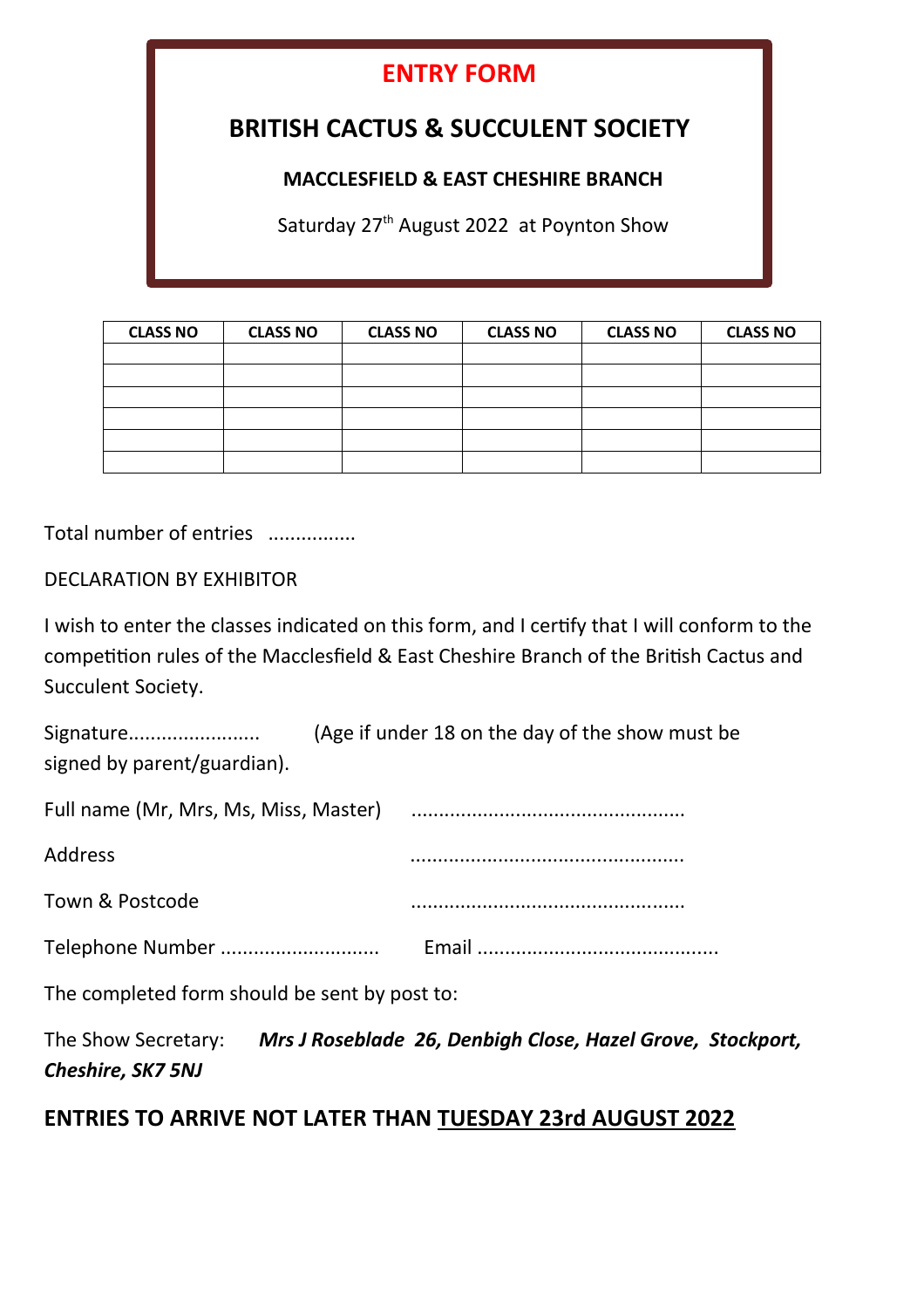| <b>Exhibitor's Name</b> |                         |                    | Exhibitor's No. |                  |                    |
|-------------------------|-------------------------|--------------------|-----------------|------------------|--------------------|
| <b>Class No</b>         | Judge's<br><b>Award</b> | <b>Prize Value</b> | Class No.       | Judge's<br>Award | <b>Prize Value</b> |
|                         |                         |                    |                 |                  |                    |
|                         |                         |                    |                 |                  |                    |
|                         |                         |                    |                 |                  |                    |
|                         |                         |                    |                 |                  |                    |
|                         |                         |                    |                 |                  |                    |
|                         |                         |                    |                 |                  |                    |
|                         |                         |                    |                 |                  |                    |
|                         |                         |                    |                 |                  |                    |
|                         |                         |                    |                 |                  |                    |
|                         |                         |                    |                 |                  |                    |
|                         |                         |                    |                 |                  |                    |
|                         |                         |                    |                 |                  |                    |
|                         |                         |                    |                 |                  |                    |

I claim prize money of £ ......................................(Insert Total)

Signed .........................................

*Please ensure that you have entered details of all your monetary prize winning exhibits.*

*Cups and trophies will be presented in the*  **Horticultural marquee at 4.30pm**